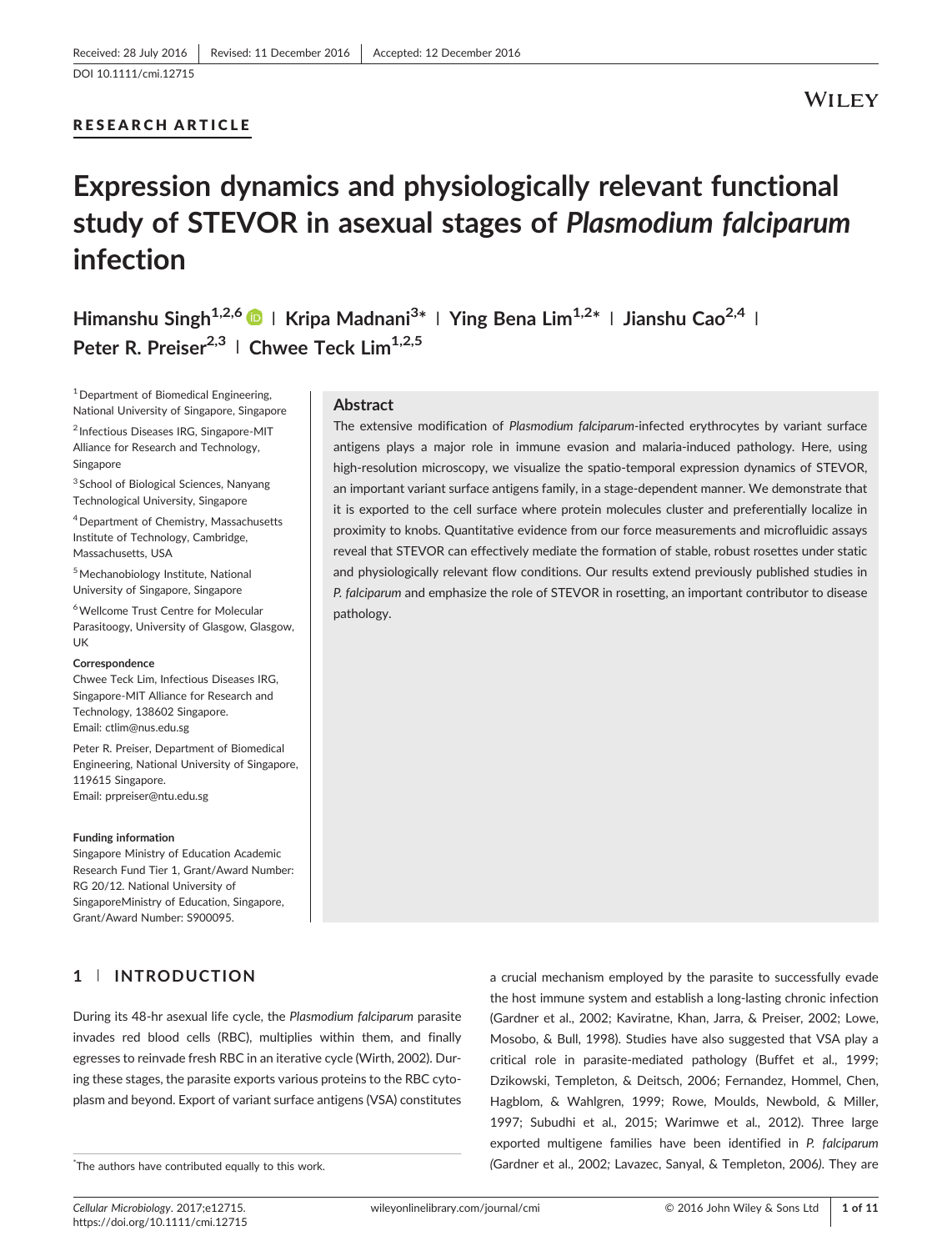the var-encoded P. falciparum erythrocyte membrane protein 1 (PfEMP1), the repetitive interspersed family (rif)-encoded RIFIN proteins, and the subtelomeric variant open reading frame (stevor)‐ encoded STEVOR proteins. To date, most studies have focused on PfEMP1 and have shown that the ligand plays a critical role in important pathological attributes of the disease including microvasculature obstruction, by binding to different receptors on endothelial cells (Baruch, Gormely, Ma, Howard, & Pasloske, 1996; Baruch et al., 1997; Buffet et al., 1999) as well as on uninfected RBC (uRBC) (Chen et al., 1998; Rowe et al., 1997). RIFINs, the second largest group of VSA, are known to be expressed on the infected RBC (iRBC) surface at the asexual stages (Goel et al., 2015; Kyes, Rowe, Kriek, & Newbold, 1999). Their role in PfEMP1‐independent rosetting by binding to the group A antigen on the surface of uRBC and thus contributing to microvascular obstruction has been recently demonstrated (Goel et al., 2015).

Stevor genes, located at the subtelomeric ends of the parasite's chromosomes along with the rif and var multigene family (Gardner et al., 2002; Kaviratne et al., 2002; Lavazec et al., 2006), constitute the third largest variant antigen family of P. falciparum. The ~40member family codes for proteins with an approximate molecular weight of 40 kD. STEVOR has been shown to be expressed during the asexual, gametocyte, and sporozoite stages of the P. falciparum life cycle (Niang et al., 2014; Khattab et al., 2008; Khattab & Meri, 2011; McRobert et al., 2004), suggesting that these proteins have multiple roles. At the gametocyte stages, STEVOR has been shown to be associated with the iRBC membrane (McRobert et al., 2004) and to directly impact the mechanical properties of the cell by increasing the membrane rigidity (Tiburcio et al., 2012). At the asexual stages, STEVOR, like PfEMP1 and RIFIN, is localized to Maurer's Clefts (Kaviratne et al., 2002), the organelles that are involved in the assembly and transport of the cytoadherence complex (Wickert, Göttler, Krohne, & Lanzer, 2004). In addition, a fraction of STEVOR is exported to the iRBC surface (Lavazec et al., 2006; Niang et al., 2014), resulting in an increase in membrane rigidity (Sanyal et al., 2012). While it is currently not clear whether all members of STEVOR have the same function during parasite maturation, Niang et al. showed that a number of different STEVOR can directly mediate binding to glycophorin C and that surface expression of STEVOR on the iRBC was able to directly mediate rosetting by engaging glycophorin C on the surface of uRBC (Niang et al., 2014). At this stage, the export dynamics of STEVOR as well as its arrangement on the iRBC surface are not understood. Critically, the relevance of STEVOR-mediated rosetting under physiological conditions is also not clear.

In this study, using a combination of high-resolution molecular force spectroscopy and immunogold electron microscopy, we demonstrate the surface expression dynamics of STEVOR at different stages during maturation of the asexual parasite. By combining dual‐micropipette force and microfluidics‐based rosetting assays, we are able to quantitatively assess the contribution of STEVOR in the formation of rosettes. These results highlight the functional importance of STEVOR proteins in physiologically relevant conditions and improve the understanding of the STEVOR surface expression and its role at asexual stages of parasite infection.

## 2 | RESULTS

#### 2.1 | Characterization of strains

To systematically study the expression and functional aspects of STEVOR, parasite clones with known expression levels of STEVOR were utilized. The A4 clone has been shown to be STEVOR deficient (Niang et al., 2014), and the 3D7‐derived 5A clone is known to express high levels of STEVOR (Niang, Yam, & Preiser, 2009). In addition, A4 was transfected with two STEVOR genes (PFF\_0850c and PF10\_0395) to generate A4(tr-I) and A4(tr-II) clones, respectively, with A4(tr-II) expressing a GFP-tagged STEVOR (Niang et al., 2014). All these clones were characterized for STEVOR expression by immunofluorescence assay (IFA) and showed the expected location pattern. Critically, STEVOR surface expression was clearly established for all the different STEVOR‐expressing clones used (Figure S1).

# 2.2 | STEVOR accumulates on the surface of latestage iRBC in a stage‐dependent manner

To study the pattern and distribution of exposed STEVOR proteins on the infected erythrocyte surface, atomic force microscopy (AFM)‐ based force mapping was used. AFM can detect molecular events at high resolution (Dammer et al., 1996; Florin, Moy, & Gaub, 1994; Lee, Kidwell, & Colton, 1994). Our set‐up comprised an anti‐STEVOR antibody (anti‐S1 serum) functionalized AFM tip (spring constant 0.01 N/m) that was used to probe the asexual iRBC surfaces (Figure 1(a)). The adhesive interactions between protein‐antibody molecular pairs, if any, were quantified as force histograms and spatial adhesion force maps. The protocol was validated and standardized with a combination of control experiments (Data S1; Table S1).

Based on the data from control experiments (Data S1), a detachment force of 20 pN was set as an appropriate threshold to eliminate signal noise and nonspecific interactions. Adhesive interactions with detachment force >20 pN were classified as relevant adhesion events (for details, see Data S2; Figures S2 and S3). These events were integrated, and the final adhesion maps were generated.

Specific adhesion frequency was defined as the percentage of relevant adhesion events amongst all probing interactions and has been compared amongst different clones in Figure 1(b). 5A clone iRBC showed  $60 \pm 3.7\%$  specific adhesion frequency. The transfection of the A4 clone with STEVOR genes significantly increased the occurrence of specific adhesion events to  $52.1 \pm 3.4\%$  and  $67.4 \pm 4.0\%$  in A4(tr-I) and A4(tr-II) clones, respectively, as opposed to 4.6% in A4. An anti-ATS antibody, against the intracellular domain of PfEMP1, was used as another negative control to ensure only surface probing of iRBC. Late-stage iRBC from the 5A clone, probed with anti-ATS antibody functionalized AFM tips, showed specific adhesion frequency of  $4.2 \pm 0.5$ %, which was quite similar to that of the STEVOR-deficient clone A4.

To analyze the surface expression levels of STEVOR proteins in a stage‐dependent manner, the entire set of force scans from 5A, A4(tr-I), and A4(tr-II) populations was grouped into trophozoite and schizont stages. Twenty force map scans of ring-stage iRBC (10 from 5A and five each from A4(tr‐I) and A4(tr‐II)) were also included.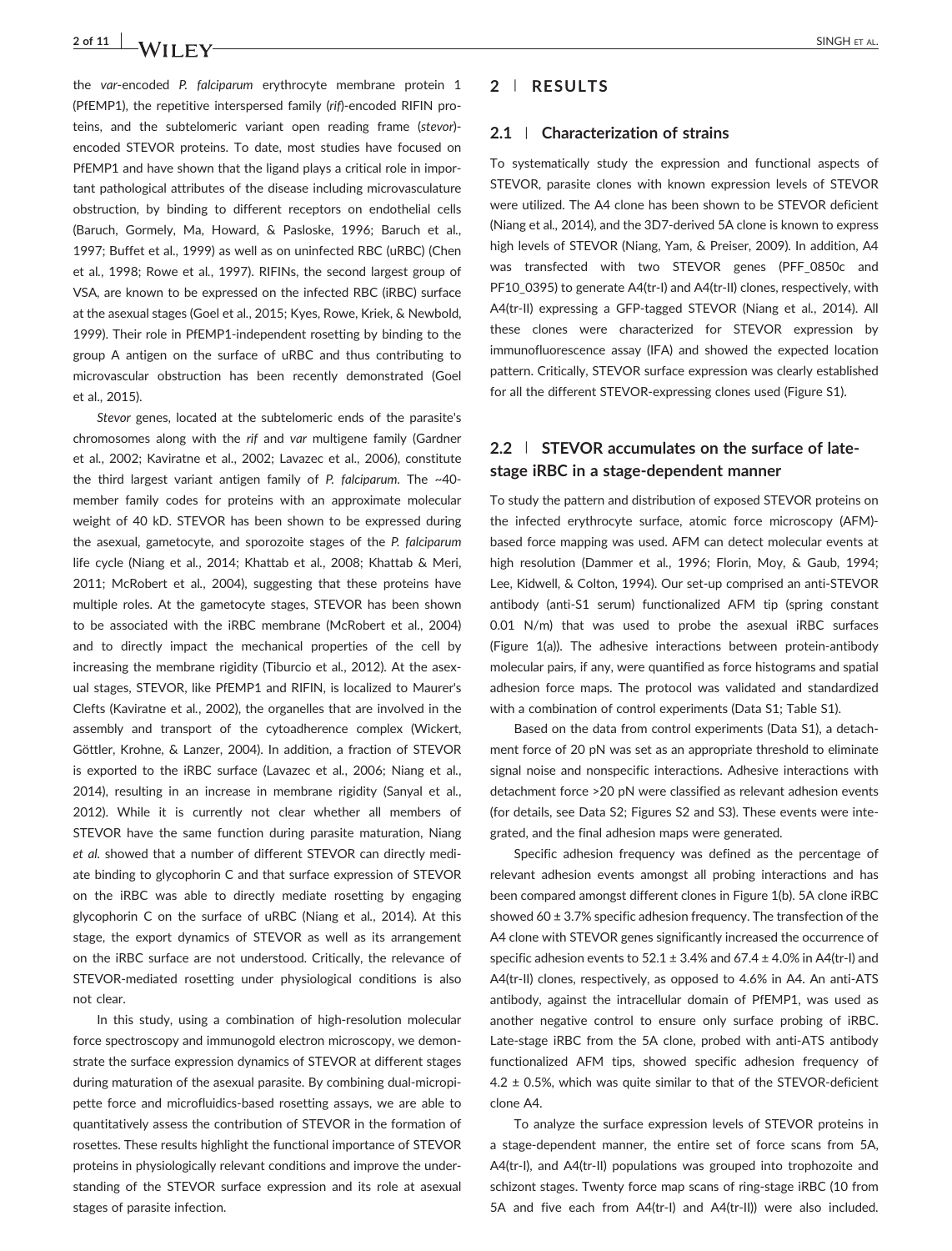

FIGURE 1 STEVOR on infected red blood cells (iRBC) surface. (a) Basic schematic of the force mapping technique. (b) Specific adhesion frequency distribution for all clones (\*p << 0.01). (c) Representative atomic force microscopy (AFM) reconstructed images and corresponding adhesion force maps of cells. The first row shows the AFM‐scanned surface images of iRBC in the scanned area, and the second row shows the corresponding spatial distribution of adhesive interactions between the functionalized tip and the scanned area (cell surface and beyond). The color of adhesion spots reflects the strength of adhesive force at that location. A small number of nonspecific adhesive interactions were observed outside the cell surface area that were manually isolated in offline data processing and were not considered in the quantification of specific interactions between cell surface and antibody functionalized AFM tip. Inset areas in third and fourth column of the first row show the zoom in view on the surface of the scanned late-stage iRBC. Knobby protrusions can be clearly observed on the cell surface. Cells presented are representative of the majority of the cell population set. (d) Bin‐wise distribution of mean adhesion frequency for iRBC at different stages of infection. Error bar: standard error of mean. (e) Cumulative specific adhesion frequency in population sets of uninfected, ring, trophozoite, and schizont red blood cells. Data: mean ± standard error of mean

Figure 1(c) shows the compilation of the spatial adhesion maps of distinct iRBC at progressive asexual stages. Data for the uRBC set was collected from one of the controls (Data S1). The adhesion force maps reflected the stage‐dependent change in the distribution density of adhesion events and their associated detachment strengths. Figure 1(d) shows the bin-wise distribution of these forces at different stages (Table S2). In summary, the total specific adhesion frequency was observed to increase from  $8.1 \pm 0.4\%$  (ring) to 53.6  $\pm$  2.7% (trophozoites) and 88.63  $\pm$  4.4% (schizont) (Figure 1 (e)). This clearly reflects a consistent increase in the surface expression levels of STEVOR on the iRBC as the parasite develops within it from late ring to mature schizont.

# 2.3 | STEVOR clusters on the iRBC surface in close proximity to knobs

Force mapping experiments also revealed an interesting insight about the clustering behavior of STEVOR molecules on the iRBC surface. Scans of iRBC at 64 × 64 pixels revealed multiple large force adhesion events in a substantial fraction of retraction force curves as well as continuous patches of large adhesion in various regions on iRBC surface (Figure 2(a)). To further investigate these events and to get detailed insights about whether these proteins clustered on the cell surface, a total of 15 schizont iRBC were first examined (five each from 5A, A4(tr-I), and A4(tr-II)) at 64  $\times$  64 pixels. From each scan, a unit area

region  $(1 \times 1 \mu m)$  of suspected high adhesion was selected and was further probed at  $128 \times 128$  pixels (Figure 2(b)), collecting a total of around  $2 \times 10^5$  curves at a spatial resolution of around 8 nm. Approximately 57% of these force curves showed multiple bond rupture events during the retraction phase (Figure S4). This indicated the presence of multiple STEVOR molecules in these  $8 \times 8$  nm nanoscale regions. Around 92.5% of 1.14  $\times$  10<sup>5</sup> selected force curves (57% of  $2 \times 10^5$  total force curves mentioned above) were indicative of two or more STEVOR molecules being present in probing region.

The spatial distribution of STEVOR was also analyzed by immunogold electron microscopy of iRBC. Figure 2(c) shows the normal and backscatter scanning electron microscope (SEM) images of a late-stage iRBC from the 5A clone. Here, STEVOR molecules on the cell surface were immunostained with an anti‐S1 serum followed by secondary antibodies conjugated with 10-nm gold (Au) nanoparticles (Figures 2(c), S5, and S6(a)). These images revealed that STEVOR were distributed on the surface in various cluster sizes. Images from pre‐ embedding immuno‐TEM of iRBC showed clusters of gold nanoparticles on the extracellular surface of cells and post-embedding immuno‐TEM of fixed iRBC revealed localizations of Au nanoparticles in different parts of the cell—Maurer's Clefts, RBC membrane, and cell surface (Figures 2(d,e), S6(b,c), and S7), which are consistent with previous findings (Blythe et al., 2008; Lavazec et al., 2006) and our IFA results. Statistical quantification of TEM images from a total of 100 late-stage iRBC (5A, A4(tr-I and II)) suggested that around 73.48% of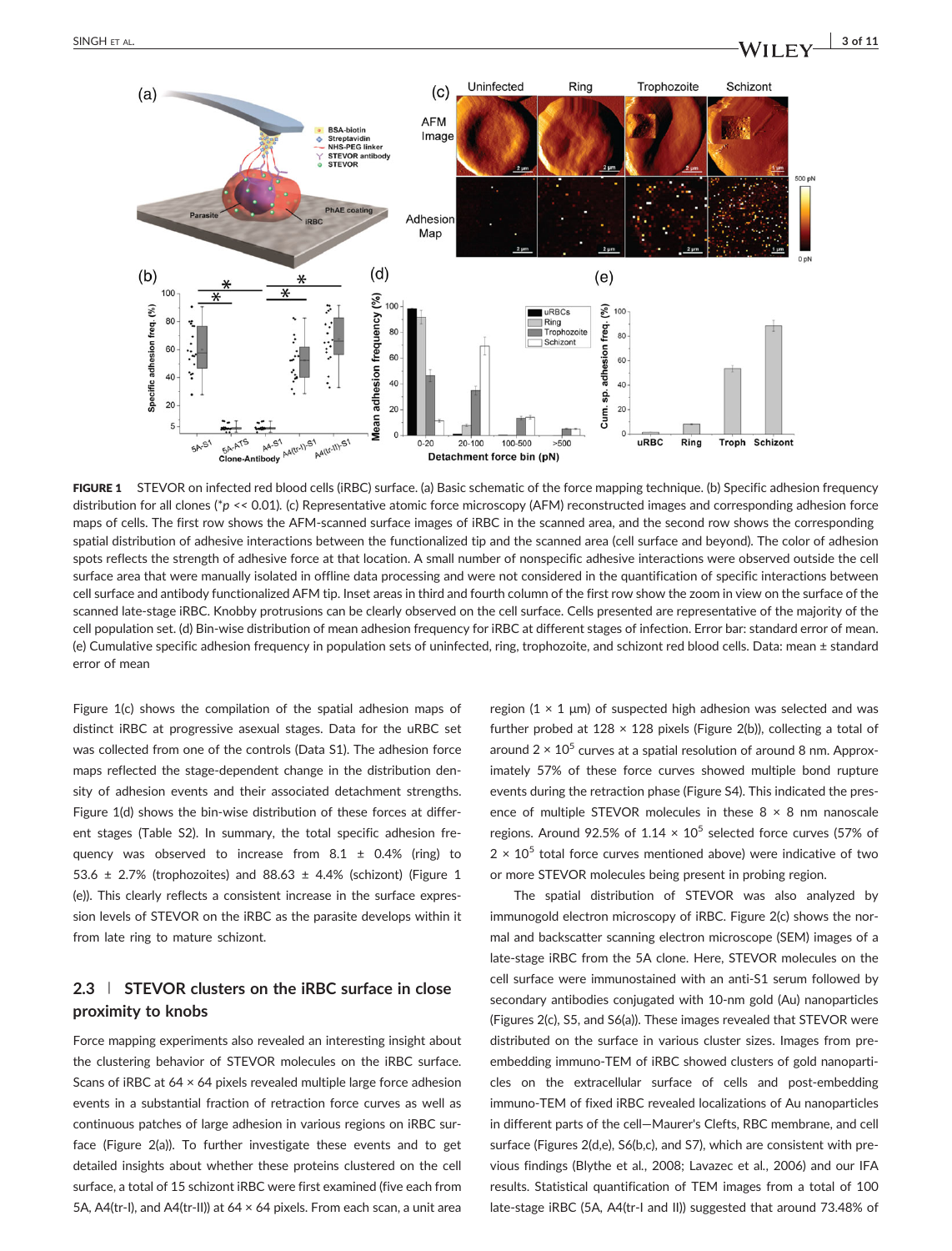

FIGURE 2 Clustering of surface-exposed STEVOR in proximity to knobs. (a) Adhesion map of a  $4 \times 4$ -µm region on an infected red blood cells (iRBC) surface at 64 × 64 pixels (White boxes—areas of strong adhesion). (b) Adhesion force map of a typical 1 × 1‐μm region on an iRBC surface at 128 × 128 pixels. Multiple bright spots with detachment forces as high as 400 pN were observed. (c) Normal and backscatter scanning electron microscope images of a typical late‐stage iRBC from a 5A clone. The normal image shows the surface topology, whereas the backscatter image shows the bright 10‐nm gold nanoparticles. Scale bar: 2 μm. (d) Representative images from pre‐embedded transmission electron microscopy imaging of ultra‐thin slices (~90 nm) of late‐stage 5A iRBC. Gold particle clusters can be observed in proximity to surface knobs of cells. White arrows: 10-nm Au particles; black arrows: knobs. (e) Representative images from post-embedded transmission electron microscopy imaging of ultra‐thin slices (~90 nm) of late‐stage 5A iRBC. The third image in the row shows the zoom in view of the red highlighted region in the second image. Gold tagged STEVOR can be observed in different parts of the cell and in close proximity to surface knobs in the near-surface region. Scale bars have been indicated in images. (f) Statistical quantification reveals preferential localization of Au nanoparticles in proximity to knobs. Error bar: standard error of mean

the Au nanoparticles conjugated to the iRBC membrane were localized within 0–10 nm from the nearest knob (Figure 2(f)).

# 2.4 | STEVOR mediates stable rosetting in static conditions

To investigate the functional role of STEVOR in rosetting interactions, static rosetting assays were established with enriched rosetting‐positive (R+) cultures of all four clones—5A, A4, A4(tr‐I), and A4(tr‐II). The rosetting ability of these parasites was quantified in terms of rosetting frequency (RF), that is, the fraction of iRBC involved in the formation of stable rosettes. Antibody‐mediated inhibition assays were also performed with all clones by pre‐incubating the R+ iRBC populations with the anti‐S1 serum (1 hr, 37°C) before setting up the rosetting assays. Table 1(a) shows the summary of RF scores and % of rosette with size ≥3 for all clones in rosetting and inhibition assays. Rosetting assays were performed in duplicates for each clone and were repeated five times.

To quantitatively probe the contribution of STEVOR in rosetting, dual‐micropipette aspiration‐based force assays (Nash, Cooke, Carlson, & Wahlgren, 1992b) were performed with all four clones in rosetting and inhibition assays. The basic schematic of the force assay is shown in Figure 3(a). Each rosette was held with one pipette, and attached uRBC were sequentially aspirated with a second pipette (Figure 3(b)). Aspiration pressure was monitored as voltage output from the pressure transducer. This voltage was later converted to suction pressure using the calibration chart (Figure S5). The mean binding force for a rosette was computed as the average of aspiration forces required to detach all uRBC in that cluster. Table 1(b) shows the summary of mean rosette binding forces for all clones in the two assays, and Figure 3(c) shows the statistical comparison of these forces. As observed from the table, STEVOR +ve clones exhibited much stronger (~4 times) rosette binding forces as compared to that of A4. This shows that STEVOR can effectively and stably modulate the rosetting strength of parasites. Isotype serum pre‐incubation had no observable effect on the strength of the formed rosettes (data not shown). In order to investigate whether disrupted rosettes could reform, iRBC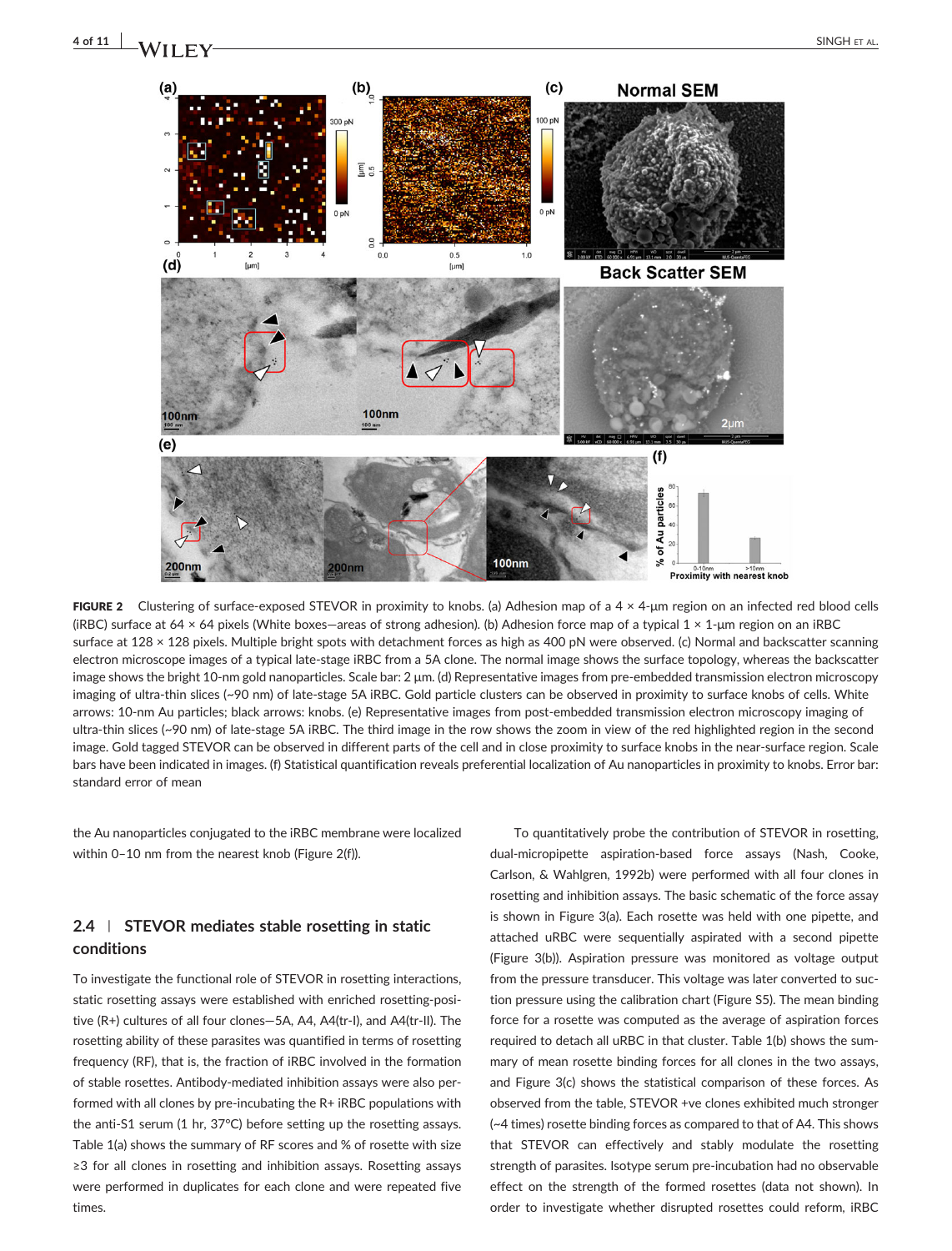|            | A                                       |                               |                      | B                                  |                            |
|------------|-----------------------------------------|-------------------------------|----------------------|------------------------------------|----------------------------|
|            | RF score $(\%)$ (n = 5)                 |                               | $%$ of<br>rosettes   | Mean<br>rosette binding force (pN) |                            |
| Clone      | <b>Rosetting</b><br>assay               | <b>Inhibition</b><br>assay    | with size $\ge$<br>3 | <b>Rosetting</b><br>assay          | <b>Inhibition</b><br>assay |
| 5A         |                                         | $70.6 \pm 4.5$ 25.8 $\pm 3.9$ | 93.5                 | $530 \pm 90$                       | $m = 30$<br>$140 \pm 50$   |
| $A4(tr-1)$ | $55.8 \pm 4.1$ $17.8 \pm 3.1$           |                               | 86.7                 | $430 \pm 80$                       | $180 \pm 30$               |
|            | A4(tr-II) $60.8 \pm 6.7$ 14.9 $\pm 4.1$ |                               | 96.4                 | $510 \pm 80$                       | $130 \pm 40$               |
| A4         |                                         | $3.8 \pm 1.5$ $3.6 \pm 1.8$   | 31.5                 | $90 \pm 10$                        | $m = 10$<br>$90 + 20$      |

Note. Rosetting assays were performed in duplicate for each clone and were repeated five times.

For force assays, 30 rosettes from each of the 5A, A4(tr‐I), and A4(tr‐II) clones were tested in a total of four different experiments. Only 10 rosettes could be tested with an A4 clone in a total of four different experiments.

Data is presented as mean ± SD.

n: no. of independent experiments; m: no. of rosettes analyzed; RF: rosetting frequency.

from disrupted rosettes were brought back into contact with fresh uRBC in the same sample. The cells, held in micropipettes, were brought in contact for a certain time, and the uRBC were aspirated.

This was repeated with each cell pair for different contact durations between the iRBC and the uRBC. Even with small contact duration of 2–3 min, the cells under test were observed to adhere to each other. However, such contacts were not stable and adhesion forces were found to fluctuate. With regular increment in contact duration, these binding forces increased rapidly with values stabilizing close to the original binding strength after 30–40 min of contact (Figure 3(d)).

# 2.5 | STEVOR mediates robust rosetting in physiological flow

To test whether STEVOR proteins were capable of forming rosettes under flow conditions, microfluidics‐based rosetting assays were established with R+ sets of 5A, A4, and A4(tr‐I and II) clones. As the late-stage iRBC in P. falciparum sequester in blood vessels and disappear from circulation (Hasler et al., 1990; Rowe, Obiero, Marsh, & Raza, 2002), it is reasonable to assume that rosette formation in flow conditions is initiated around these adhered iRBC. Hence, a similar in vitro environment was replicated in our flow-rosetting assays. The overall schematic of the assay is shown in Figure 4(a). Under 0.1–0.2 Pa laminar shear flow, rosettes of different sizes could be observed with R +5A and R+A4(tr‐I and tr‐II) parasites, whereas R+A4 parasites failed to form stable rosettes in this flow environment (Figure 4(b)). Figure 4(c) shows the time-dependent response of different clones as



FIGURE 3 STEVOR can quantitatively modulate the strength of rosettes. (a) A schematic demonstrating the dual-micropipette force assay technique. (b) Microscopic images of a typical rosette during probing of cell–cell adhesion force. (c) Comparison of mean binding strength of rosettes formed by clones—5A, A4, A4(tr‐I), and A4(tr‐II) clones in normal and pre‐blocked rosetting assays. Each data point shows the binding strength of one rosette. Thirty rosettes from each of the 5A, A4(tr‐I), and A4(tr‐II) clones were tested in a total of four different experiments, whereas with the A4 clone, only 10 rosettes could be tested in a total of four different experiments. Upper and lower limits of boxes show the 25th and 75th percentile, respectively, and whiskers show the extreme values of each side of the box. An asterisk shows the significance level of p << 0.01. (d) Time‐dependent rosette binding forces in reformation assays. Data: mean ± standard error of mean; 10 cell pairs for each time point in a total of three different experiments. iRBC, infected red blood cells

SINGH ET AL.  $\begin{array}{c|c} 5 \text{ of } 11 \end{array}$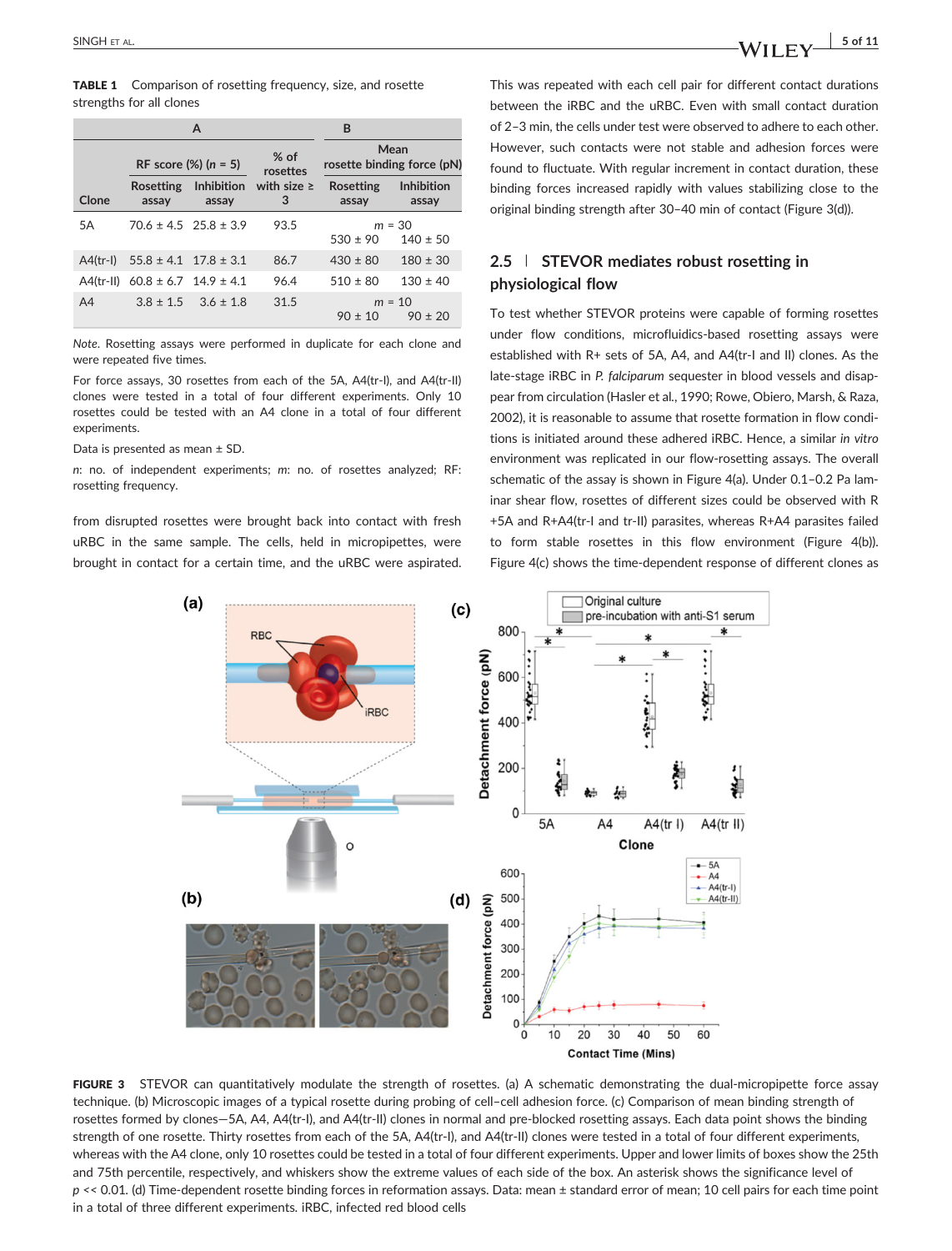



FIGURE 4 STEVOR can mediate rosetting under flow conditions. (a) A schematic of microfluidics rosetting assay. Enriched R+ infected red blood cells (iRBC) were injected in the channel and allowed to adhere on the anti‐S1 serum‐coated surface. Subsequently, fresh‐flowing uninfected RBC were allowed to interact with adhered iRBC. (b) Representative images of rosettes during flow assays for all four clones. The first column shows the DAPI stain for the first three clones and shows the GFP STEVOR for the last row (A4(tr-II) clone); the second column shows the bright field images of cells. Scale bar: 20 μm. (c) Plot showing the real‐time rosetting behavior of the four clones in flow assay. Data from at least two independent experiments. Error bar: standard error of mean. (d) Steady state size distribution of rosettes formed by different clones in the flow channel

the uRBC flowed by and interacted with adhered iRBC. As is clear from the graph, iRBC from 5A, A4(tr‐I), and A4(tr‐II) clones showed a similar time‐dependent trend of RF, which increased with time and reached to a plateau after 50–60 min from the start of uRBC flow. For the 5A clone,  $30 \pm 3.4\%$  plateau RF was observed after around 50-60 min. Similar responses were obtained with A4(tr‐I) and A4(tr‐II) clones that exhibited around 33  $\pm$  4.7% and 39  $\pm$  4.2% plateau (RF), respectively, after around 50–60 min. With the A4 clone, 4% peak RF was observed after around 30–40 min. However, these clusters were transient in nature and mostly disrupted within the next 5–10 min. Figure 4(d) shows the size distributions of stable rosettes formed by clones 5A, A4(tr‐I), and A4(tr‐II) after 60 min. The relatively lower yield of rosettes observed in these flow assays, as compared to static assays, could be attributed to a number of factors. Firstly, in order to image the channel sections clearly, the concentration of fresh uRBC in flow was kept lower. This significantly reduced the uRBC/iRBC ratio in the flow assay. The unidirectional flow in the assay also reduced the iRBC–

uRBC interaction time, leading to a lower binding probability between cells. Also, the pre‐adherence of cells to the channel bed decreased the exposed surface area and hence the available STEVOR content on the surface. Taken together, these assays suggest the direct involvement of surface expressed STEVOR in mediating the stable and robust rosetting interactions under static and dynamic conditions in the A4 genetic background in vitro.

# 3 | DISCUSSION

The export of different variant antigen families by the P. falciparum parasite is a crucial survival strategy by which it can potentially evade the host immune system (Gardner, Pinches, Roberts, & Newbold, 1996; Rowe et al., 2002). The var, rif, and stevor constitute the three major parasite-derived variant surface antigen families in P. falciparum (Lavazec et al., 2006). Apart from the well‐studied var gene‐encoded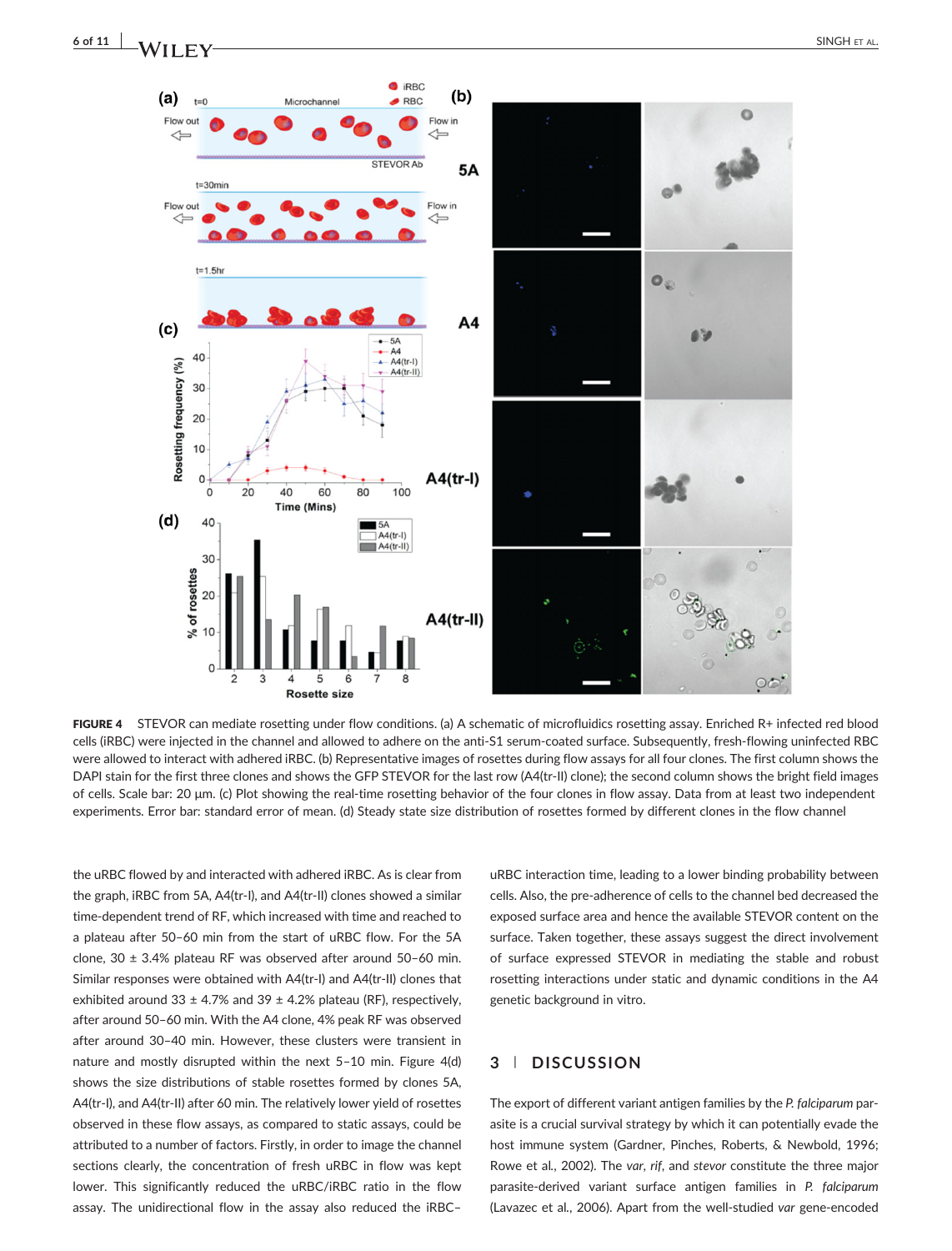PfEMP1 proteins, only a limited number of studies have approached the detailed functional roles of the other antigen families (Goel et al., 2015; Niang et al., 2014; Sanyal et al., 2012; Tiburcio et al., 2012). Here, using a combination of high‐resolution imaging techniques and quantitative biophysical assays on a set of STEVOR transfected and selected strains, we presented a detailed expression and functional characterization of two members of the STEVOR multigene family during the asexual stages of the parasite life cycle. Molecular force spectroscopy and immunogold labeling‐based electron microscopy were first employed to map the distribution of STEVOR on the surface of late‐stage iRBC. Subsequently, dual‐pipette aspiration‐based force assays and microfluidics‐based rosetting assays were carried out. This was done in order to study the contribution of STEVOR to parasite rosetting as well as the relevance of STEVOR‐mediated rosettes under physiological conditions. Our results suggest that, with parasite maturation, STEVOR accumulates on the surface of iRBC and forms clusters. Interestingly, a significant fraction of these clusters were observed to preferentially localize in proximity to the knobs. We also showed that STEVOR can mediate strong and stable rosetting under static as well as physiologically relevant flow conditions. Rosetting, an important adhesion phenotype of the disease, has been associated with complicated malaria in many clinical studies (Rowe, Obeiro, Newbold, & Marsh, 1995; Rowe et al., 2002). This phenomenon is believed to confer multiple advantages to the parasite. One hypothesis suggests that a rosette not only creates a shield for the maturing parasite to hide itself from immune cells, but also provides the emerging merozoites an easy access to fresh target uRBC (Rowe et al., 2002). However, this idea has been challenged by other studies wherein no direct correlation between the rosetting phenotype and parasitemia was observed (Clough, Atilola, & Pasvol, 1998). At the molecular level, thus far, PfEMP1 has been implicated as the major ligand involved in mediating the cytoadherence and rosetting of iRBC (Baruch et al., 1997; Chen et al., 1998; Rowe et al., 1997). However, the expression of PfEMP1‐like proteins and endothelial sequestration has been largely restricted to P. falciparum malaria (Leech et al., 1984) while rosetting has been observed in all human malaria species as well as in simian and rodent malaria parasites (Doumbo et al., 2009; Lowe et al., 1998; Mackinnon, Walker, & Rowe, 2002; Udomsangpetch, Brown, Smith, & Webster, 1991). Importantly, while homologues of PfEMP1 have only been found in species such as Plasmodium knowlesi and Plasmodium reichenowi, homologues of small variant antigens such as STEVOR and RIFIN are present in almost all parasite species. In fact, other species of Plasmodium have been shown to have an even larger repertoire of small variant antigens, the best studied examples of which are the Plasmodium Interspersed Repeats (PIRs) found in rodent parasites as well as Plasmodium vivax and P. knowlesi (Jemmely, Niang, & Preiser, 2010). In addition, it has been shown in earlier studies that during the disease, each iRBC expresses only a single member of the PfEMP1 family that mediates a specific adhesion phenotype (Baruch et al., 1997; Howell et al., 2008). Assuming PfEMP1 to be the sole mediator of adhesive interactions of the iRBC, this exclusive nature of the PfEMP1 expression would imply that, at a given time, a single iRBC can either form a rosette or cytoadhere onto the endothelial cell wall. A recent study attempts to show the dual capability of a PfEMP1 variant in mediating rosetting and cytoadherence simultaneously (Adams,

Kuhnrae, Higgins, Ghumra, & Rowe, 2014). They show that iRBC from the IT/R29 strain, expressing a rosette‐mediating PfEMP1 variant (IT4var09), cytoadhere in vitro to a human brain microvascular endothelial cell line (HBEC‐5i) in static conditions. However, both the extent and the strength of cytoadherence between the iRBC and endothelial cells were observed to be extremely low in physiological flow conditions. However, coexpression of rosetting and cytoadherence receptors on the same P. falciparum iRBC, as observed in some clinical studies (Hasler et al., 1990), suggests that an individual iRBC can express multiple surface ligands simultaneously. Other recent studies have also implicated certain members of STEVOR and RIFIN variant antigen families in mediating the rosetting of the P. falciparum parasite (Goel et al., 2015; Niang et al., 2014) in a PfEMP1‐independent manner. Therefore, the adhesive properties of rosetting and cytoadherence of the P. falciparum parasite may not be regulated by a single variant antigen group, but are probably the combined effect of different variant antigen families transported to the surface of the iRBC.

An important quantitative aspect of our work is the demonstration of the fact that STEVOR can independently generate a binding force of 400 ± 80 pN in a rosette (for details, see Data S3). This value is comparable to the rosette binding strength of  $440 \pm 130$  pN, as observed in one of the earlier studies (Nash et al., 1992b). In another study, average detachment forces of ~100 pN were observed between iRBC and cultured endothelial cells lines expressing CD36 and ICAM‐1 (Nash et al., 1992a). A more recent study quantifies the average adhesive forces between FCR3CSA late-stage iRBC and CSA-expressing CHO cells to be in the range of 100–200 pN (unpublished data). These comparisons suggest that STEVOR‐mediated rosettes are more stable and robust, with much higher binding forces as compared to forces in endothelial sequestration.

The systematic export of different antigen groups in a regulated, timely manner can be of significant importance in disease pathology. Results from our AFM experiments suggest that STEVOR begins to appear on the iRBC surface from the trophozoite stage (~22 hr post infection) onwards, which is consistent with earlier transcriptional profiling data (Kaviratne et al., 2002; Lavazec et al., 2006). This surface expression constantly increases up to the mature schizont stage. PfEMP1 has been shown to be exported to the surface from as early as 16 hr post infection (Gardner et al., 1996). The delayed export of STEVOR on the iRBC surface after PfEMP1 may provide an interesting insight into the time‐dependent interplay between protein export machinery of the parasite and the adhesion phenotype exhibited by the parasite. It is likely that PfEMP1, with a variety of binding domains for endothelial receptors, appears first on the surface in order to enable the parasite to sequester within the microvasculature. STEVOR, exported later to the iRBC surface, can then mediate the formation of robust rosettes around these sequestered late‐stage iRBC (Figure 5). This model is supported by findings from our force and microfluidics assays. Thus, the sequential export of these adhesins by the parasite can create a synergistic framework by which the parasite is able to avoid the splenic circulation and sustain the infection by easily accessing fresh uRBC from rosettes.

Reinforcement of cytoadherence may also be a possible advantage that the parasite may derive from proximity of surface‐exposed STEVOR clusters to surface knobs. Earlier, knobs have been shown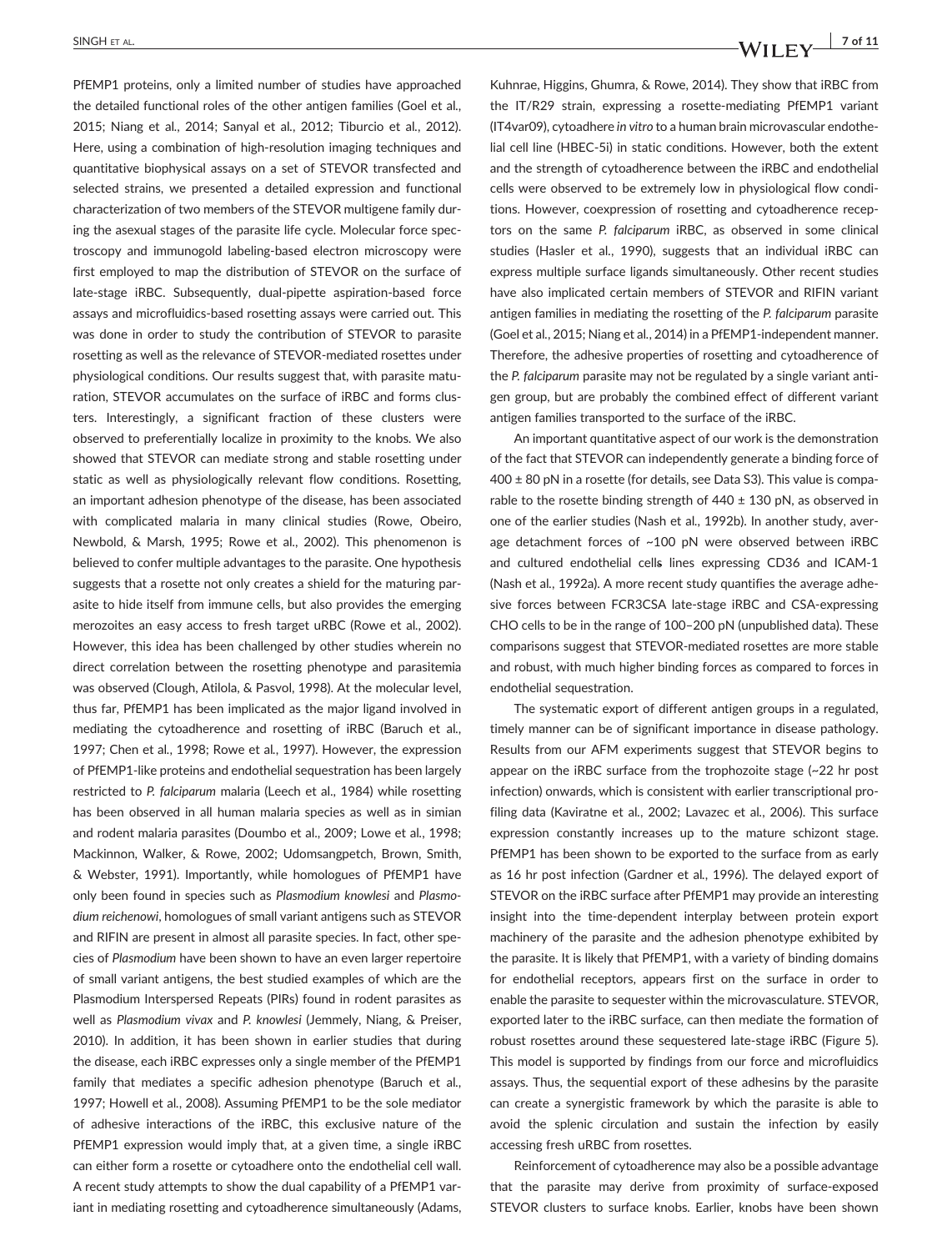# $8 \text{ of } 11$   $\bigcup$   $\bigcup$   $\bigcup$   $\bigcup$   $\bigcup$   $\bigcup$   $\bigcup$   $\bigcup$   $\bigcup$   $\bigcup$   $\bigcup$   $\bigcup$   $\bigcup$   $\bigcup$   $\bigcup$   $\bigcup$   $\bigcup$   $\bigcup$   $\bigcup$   $\bigcup$   $\bigcup$   $\bigcup$   $\bigcup$   $\bigcup$   $\bigcup$   $\bigcup$   $\bigcup$   $\bigcup$   $\bigcup$   $\bigcup$   $\bigcup$   $\bigcup$   $\bigcup$   $\bigcup$   $\bigcup$



FIGURE 5 Proposed model to demonstrate time series of coordinated events in asexual life cycle. The first row in the cartoon graphics demonstrates the expression dynamics of STEVOR proteins on the surface of infected red blood cells (iRBC). STEVOR is progressively exported on the surface of the cell as the hour post infection (hpi) time line progresses. The zoom-in view shows the clustering of STEVOR in proximity to base of knobs. The second row depicts the time series of events occurring in blood flow. PfEMP1, first exported to the iRBC surface, mediate the sequestration of the cell to the endothelium. STEVOR, exposing on the surface of the sequestered iRBC, may potentially bind to receptors on passing by uninfected red blood cells and mediate the formation of rosettes around these adhered iRBC

as the contact points between sequestered iRBC and endothelial cells (Horrocks et al., 2005). At the very late asexual stage, the iRBC cytoskeleton degrades and dismantles in terms of network integrity and spectrin mesh sizes (Shi et al., 2013). This may affect the cytoadhesion strength, making it difficult for the parasite to remain adhered in shear flow. At this time, STEVOR, in proximity to knobs, may be utilized by the parasite to bind to certain receptors and provide extra anchoring support.

Within sites of sequestration, iRBC remain exposed to the host immune system for a period of 24+ hours. During this period, the host immune system can mount an effective adaptive immune response using antigens on the surface of these sequestered iRBC as targets. Enhancing the level of antigenic variation by exporting STEVOR to the iRBC surface may directly boost the immune evasion ability of the parasite, thus enabling it to safely reach maturity before bursting. However, the lack of sufficient evidence thus far in support of this hypothesis makes it an interesting avenue for future investigations.

Our work supports and extends previous studies and further substantiates the direct role of STEVOR parasite‐mediated rosetting. However the data to date cannot rule out that STEVOR may also contribute to rosetting by other indirect mechanisms, like the rigidification of the iRBC membrane.

In conclusion, our work demonstrates the physiological importance of STEVOR at asexual stages of parasite development. Taken along with the known functions of other variant antigens, it outlines the context in which these various proteins interact and contribute to parasite‐mediated pathology of P. falciparum malaria.

# 4 | EXPERIMENTAL PROCEDURES

### 4.1 | STEVOR antibodies

Anti‐STEVOR polyclonal antibody (anti‐S1 serum) was raised in rabbit against the N terminal conserved region of the gene PF10\_0395. The details of antibody generation and specificity tests have been described elsewhere (Niang et al., 2009; Niang et al., 2014).

### 4.2 | Parasites, cultures, and transfections

A detailed description of deriving the 5A clone has been provided elsewhere (Niang et al., 2009). The A4 clone was a kind gift of Sue Kyes, Weatherall Institute of Molecular Medicine, Headington, Oxford, UK. The transfected A4 (tr-II) clone was previously described (Niang et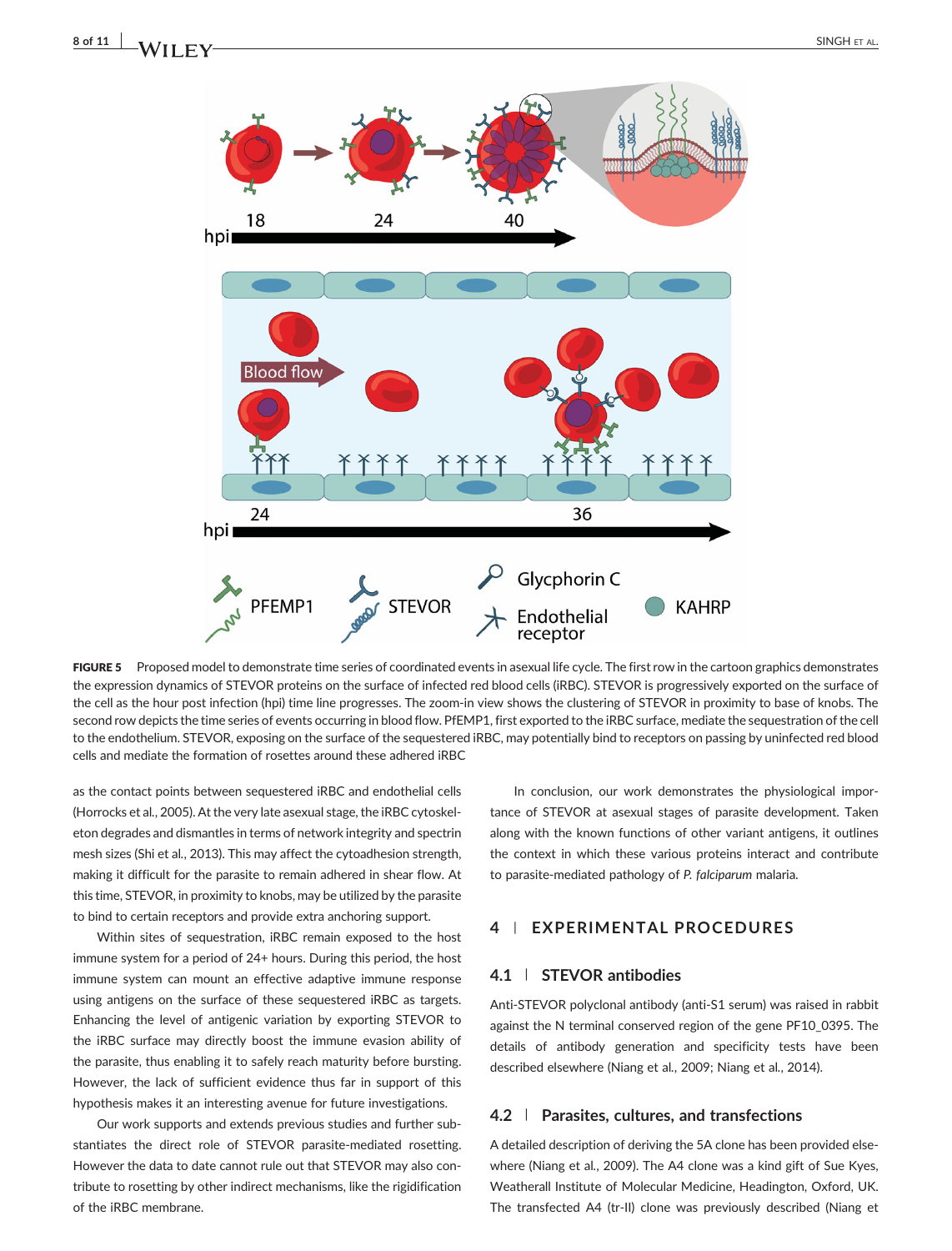al., 2014) while clone A4(tr‐I) was generated in our lab. The pARL plasmid-containing stevor (PFF0850C) gene under the control of the hsp86 promoter of P. falciparum was transfected into the A4 parasite. Selection was carried out using 5 nM of WR99210 drug. Parasites were cultured in standard in vitro conditions (Niang et al., 2009). Late‐stage iRBC were enriched using the Magnetic Sorting set up (MACS, Miltenyi). Experimental details for transfection of clones are available elsewhere (Niang et al., 2014).

#### 4.3 | Immunofluorescence assay

For fixed IFAs, iRBC from clones 5A, A4, and A4‐(tr‐I) were enriched by magnetic purification (MACS), fixed with 4% paraformaldehyde for 15 min, permeabilized with Triton X100 (Sigma‐Aldrich), and resuspended in 1% bovine serum albumin (BSA) in PBS. After incubating with BSA, the washed pellet was incubated with anti‐S1 serum (1:200) at 37°C for 60 min under rotating conditions. The unbound serum was removed by washing the suspension three times with 1X PBS. The primary antibody was detected by incubation for 1 hr with Alexa 488‐conjugated donkey anti‐rabbit serum (1:500 dilution, Sigma‐Aldrich) for A4 and A4(tr‐I) clones and with phycoerythrin‐conjugated goat ant- rabbit secondary antibody (vCell Science) for the 5A clone.

For live IFA of A4 and A4(tr‐I), MACS purified cells were directly suspended in 1% BSA at 37°C for 30 min and washed. Next, the cells were incubated with an anti‐S1 serum (1:200) at 37°C for 60 min under rotating conditions followed by incubation for 1 hr with Alexa 488‐conjugated goat anti‐rabbit serum (1:500 dilution, Sigma‐Aldrich). For live IFA of A4(tr‐II) strain, no STEVOR antibody incubations were performed.

Before imaging, cells from each clone were stained with 6‐ diaminido‐2‐phenylindole (DAPI, 2 mg/mL in PBS) for 10 min, followed by a wash with 1XPBS. Slides were mounted in VECTASHIELD (Vector Laboratories) and visualized under an confocal microscope (ZEISS).

#### 4.4 | AFM experiments

Details of AFM experiments can be found in the Supporting Information. Briefly, AFM tips were functionalized with the antibody, and probed on the adhered cells in force mapping mode. Experiments were carried out in fluid using the NanoWizard II JPK AFM set up (JPK Instruments). Collected force curve scans were processed using JPK SPM software (JPK Instruments) to obtain the visual-quantitative information. Histograms were generated using ORIGIN 8.1 software.

### 4.5 | Immunolabeling‐based electron microscopy

For immunogold electron microscopy, similar experimental procedures as described in published literatures were used (Horrocks et al., 2005; Lavazec et al., 2006). Briefly, for immunogold SEM, cells were partially fixed with 4% paraformaldehyde, stained with the anti‐S1 serum (1:25, 1 hr, 37°C) followed by staining with goat anti-rabbit secondary antibody pre-conjugated with 10-nm gold nanoparticles (Ted Pella Inc.) (1:10, 1 hr, 37°C) and were then fixed again. Samples were then dehydrated, critical point dried, and coated with carbon layer prior to imaging using the QUANTA FEG 650 (FEI) system. For post-

embedding labeling‐based immuno‐TEM, cells were fixed as described above, post fixed with osmium tetroxide, dehydrated and embedded in LR White resin (London Resin). After sectioning, the ultra-thin slices on copper grids were immunostained in the exact same manner as for immunogold SEM. The grids having cell slices were finally stained with lead citrate and observed with an Erlangshen ES500W camera (Gatan, Inc.) on a JEM‐1010 electron microscope (JEOL Inc.) at 80 kV. For pre‐ embedding immuno‐TEM, unfixed cells were first stained with rabbit anti-S1 serum (1:10, 2 hr, 37°C) and then labeled with goat anti-rabbit secondary antibody pre-conjugated with 10-nm gold nanoparticles (Ted Pella Inc.) (1:10, 1 hr, 37°C). Labeled cells were fixed and processed as described for post-embedding immuno-TEM.

## 4.6 | Rosetting selection

Parasite cultures were repeatedly selected for rosetting phenotypes using standard protocols as described in previous literatures (Niang et al., 2014).The RF, that is, the fraction of the iRBC population involved in formation of stable rosettes, was quantified. Dual micropipette and flow assays were performed with clones that had been selected at least three times for rosetting. A4 parasites, even after multiple selections, yielded a very low rosetting frequency.

## 4.7 | Rosetting assays and antibody‐mediated inhibition

These assays were performed as described earlier (Niang et al., 2014). Briefly, 20 μl of enriched iRBC were incubated with fresh RBC in a binding medium (RPMI + 20%FBS) under rotating conditions for 1 hr at 37°C. Blocking assays were carried out by pre‐incubating the purified iRBC with anti‐S1 serum for 1 hr at 37°C. The excess serum was washed with RPMI, and the iRBC were then mixed with fresh RBC under rotation for 1 hr at 37°C. For each assay, 100 iRBC were counted to get a RF score.

## 4.8 | Dual pipette assay

To measure the rosette binding strength, the dual‐micropipette assay was used. Briefly, uRBC were pulled out individually from rosettes on the stage of an inverted IX71 microscope (Olympus) equipped with a CCD Digital FireWire Camera (Olympus) and detachment forces were measured. In each experiment, rosettes were manipulated with two micropipettes, each mounted on a micromanipulator. The left micropipette was further connected to an integrated pneumatic system consisting of an automated syringe pump (Harvard), manual suction syringe, two burette columns and a pressure sensor (Validyne). The right micropipette was connected to a reservoir PHD 2000 syringe pump (Harvard) that could be manually operated to create −ve pressure to hold a rosette in the micropipette.

## 4.9 | Microchannel fabrication

Microfluidic channels were fabricated using standard procedures of photolithography and replica molding of Polydimethylsiloxane (PDMS) polymer as described elsewhere (Xu et al., 2013).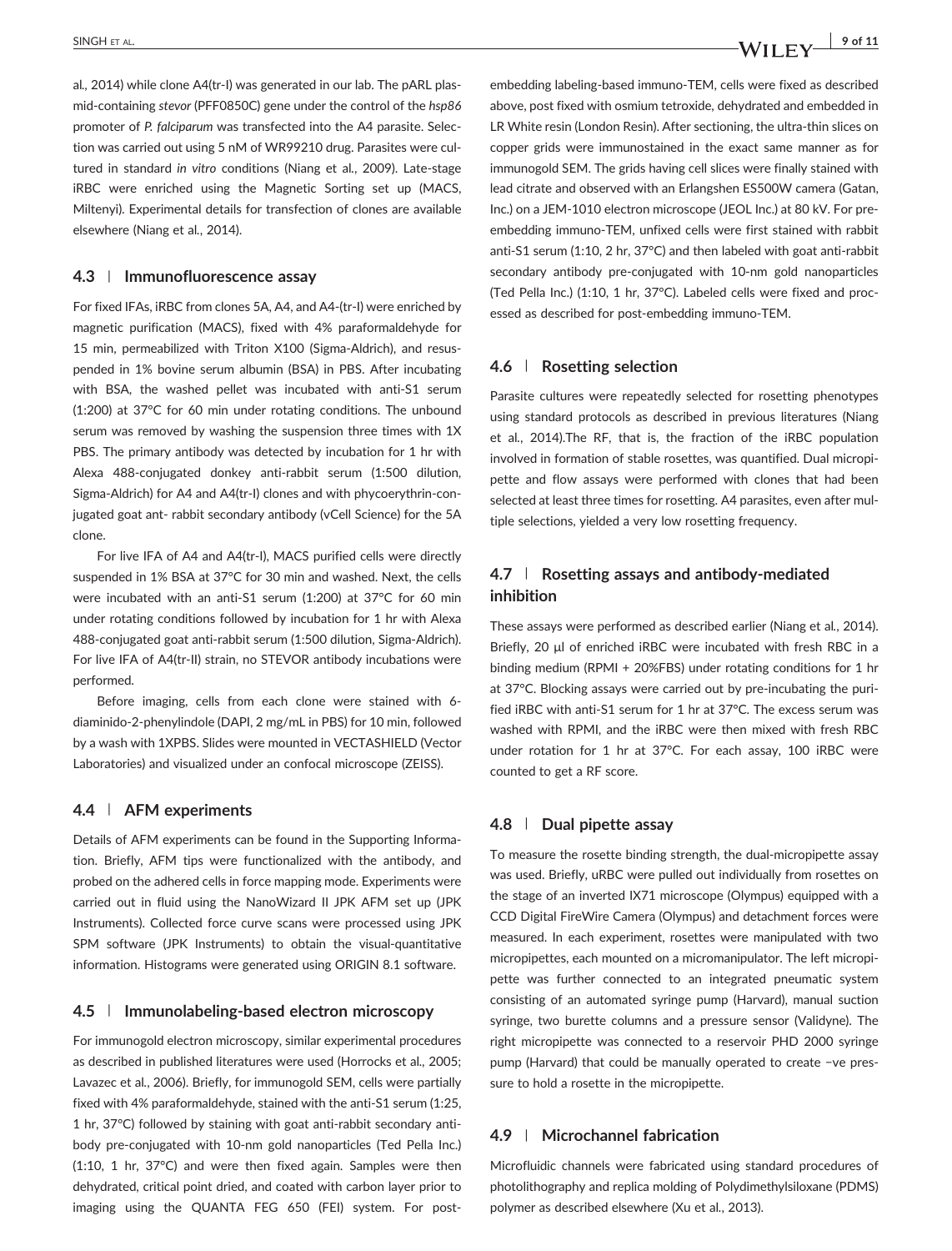# 10 of 11  $\overline{a}$  SINGH ET AL.

## 4.10 | Flow assay

Before each experiment, the bottom surface of the flow channel was coated with an anti‐S1 serum by incubating overnight at 4°C. Nonspecific binding sites were blocked with 1% BSA in PBS. During the assay, enriched R+ iRBC, suspended in a rosette binding medium, were first allowed to flow in at ~0.05 Pa for 15 min, followed by 30 min of static incubation at 37°C so that the cells could adhere well on channel surface. After washing loosely bound iRBC, fresh uRBC were injected in channel and were allowed to flow at ~0.1 Pa shear stress. Sections of the channel were imaged on the IX71 microscope (Olympus) (details are in the Supporting Information).

#### ACKNOWLEDGMENTS

The authors wish to acknowledge Dr Zhang Rou from the National University of Singapore for kindly sharing her unpublished data of adhesive force measurements between cells. H. S. acknowledges the SMA3 Graduate Fellowship awarded by the Ministry of Education, Singapore. K. M. acknowledges the NTU Graduate Research Scholarship. Y. B. L. acknowledges SMART Graduate Fellowship awarded by the National Research Foundation, Singapore. C. T. L. acknowledges support by the National Research Foundation, Prime Minister's Office, Singapore under its Research Centre of Excellence, Mechanobiology Institute, as well as the MechanoBioEngineering Laboratory of the Department of Biomedical Engineering of the National University of Singapore. This work was funded by the Ministry of Education, Singapore, and the National University of Singapore under the Infectious Diseases Research Program (Acc. No. S900095) at Singapore‐ MIT Alliance for Research and Technology Centre, Singapore Ministry of Education Academic Research Fund Tier 1 grant (RG 20/12) and the Global Enterprise for Micro‐Mechanics and Molecular Medicine (GEM4).

### AUTHOR CONTRIBUTION

C. T. L., P. R. P., and H. S. conceived and designed the experiments. H. S., K. G. M., and Y. B. L. performed the experiments. H. S. analyzed the data. J. C., H. S., K. G. M., and Y. B. L. contributed reagents, materials, and analysis tools. H. S., K. G. M., Y. B. L., C. T. L., P. R. P., and J. C. wrote the paper. H. S. is involved in all experiments.

#### REFERENCES

- Adams, Y., Kuhnrae, P., Higgins, M. K., Ghumra, A., & Rowe, J. A. (2014). Rosetting Plasmodium falciparum‐infected erythrocytes bind to human brain microvascular endothelial cells in vitro, demonstrating a dual adhesion phenotype mediated by distinct P. falciparum erythrocyte membrane protein 1 domains. Infection and Immunity, 82, 949–959.
- Baruch, D. I., Gormely, J. A., Ma, C., Howard, R. J., & Pasloske, B. L. (1996). Plasmodium falciparum erythrocyte membrane protein 1 is a parasitized erythrocyte receptor for adherence to CD36, thrombospondin, and intercellular adhesion molecule 1. Proceedings of the National Academy of Sciences of the United States of America, 93, 3497–3502.
- Baruch, D. I., Ma, X. C., Singh, H. B., Bi, X., Pasloske, B. L., & Howard, R. J. (1997). Identification of a region of PfEMP1 that mediates adherence of Plasmodium falciparum infected erythrocytes to CD36: Conserved function with variant sequence. Blood, 90, 3766–3775.
- Blythe J. E., Yam X.Y., Kuss C., Bozdech Z., Holder A. A., Marsh K., … Preiser, P. R. (2008). Plasmodium falciparum STEVOR proteins are highly expressed in patient isolates and located in the surface membranes of

infected red blood cells and the apical tips of merozoites. Infection and Immunity 76: 3329–3336.

- Buffet, P. A., Gamain, B., Shceidig, C., Baruch, D., Smith, J. D., Hernandez‐ Rivas, R., … Scherf, A. (1999). Plasmodium falciparum domain mediating adhesion to chondroitin sulfate A: A receptor for human placental infection. Proceedings of the National Academy of Sciences of the United States of America, 96, 12743–12748.
- Chen, Q., Barragan, A., Fernandez, V., Sundstrom, A., Schlichtherle, M., Sahlen, A., … Wahlgren, M. (1998). Identification of Plasmodium falciparum erythrocyte membrane protein 1 (PfEMP1) as the rosetting ligand of the malaria parasite P. falciparum. The Journal of Experimental Medicine, 187, 15.
- Clough, B., Atilola, F. A., & Pasvol, G. (1998). The role of rosetting in the multiplication of Plasmodium falciparum: Rosette formation neither enhances nor targets parasite invasion into uninfected red cells. British Journal of Haematology, 100, 99–104.
- Dammer, U., Hegner, M., Anselmetti, D., Wagner, P., Dreier, M., Huber, W., & Guntherodt, H.‐J. (1996). Specific antigen/antibody interactions measured by force microscopy. Biophysical Journal, 70, 2437–2441.
- Doumbo, O. K., Thera, M., Kone, A. K., Raza, A., Tempest, L. J., Lyke, K. E., … Rowe, J. A. (2009). High levels of Plasmodium falciparum rosetting in all clinical forms of severe malaria in African children. The American Journal of Tropical Medicine and Hygiene, 81, 987–993.
- Dzikowski, R., Templeton, T. J., & Deitsch, K. (2006). Variant antigen gene expression in malaria. Cellular Microbiology, 8, 1371–1381.
- Fernandez, V., Hommel, M., Chen, Q., Hagblom, P., & Wahlgren, M. (1999). Small, clonally variant antigens expressed on the surface of the Plasmodium falciparum-infected erythrocyte are encoded by the rif gene family and are the target of human immune responses. The Journal of Experimental Medicine, 190, 1393–1404.
- Florin, E. L., Moy, V. T., & Gaub, H. E. (1994). Adhesion forces between individual ligand-receptor pairs. Science, 264, 415-417.
- Gardner, M. G., Hail, N., Fung, E., White, O., Berriman, M., Hyman, R. W., … Barrell, B. (2002). Genome sequence of the human malaria parasite Plasmodium falciparum. Nature, 419, 498–511.
- Gardner, J. P., Pinches, R. A., Roberts, D. J., & Newbold, C. I. (1996). Variant antigens and endothelial receptor adhesion in Plasmodium falciparum. Proceedings of the National Academy of Sciences of the United States of America, 93, 3503–3508.
- Goel, S., Mia, P., Kirsten, M., Nicolas, J., Patricia, L., Akhouri, R. R., … Wahlgren, M. (2015). RIFINs are adhesins implicated in severe Plasmodium falciparum malaria. Nature Medicine, 21, 314–317.
- Hasler, T., Handunnetti, S. M., Aguiar, J. C., Van Schravendijk, M. R., Greenwood, B. M., Lallinger, G., … Howard, R. J. (1990). In vitro rosetting, cytoadherence, and microagglutination properties of Plasmodium falciparum‐infected erythrocytes from Gambian and Tanzanian patients. Blood, 76, 1845–1852.
- Horrocks, P., Pinches, R. A., Chakravorty, S. J., Papakrivos, J., Christodoulou, Z., Kyes, S. A., … Newbold, C. I. (2005). PfEMP1 expression is reduced on the surface of knobless Plasmodium falciparum infected erythrocytes. Journal of Cell Science, 118, 2507–2518.
- Howell, D. P., Levin, E. A., Springer, A. L., Kraemer, S. M., Phippard, D. J., Schief, W. R., & Smith, J. D. (2008). Mapping a common interaction site used by Plasmodium falciparum Duffy binding-like domains to bind diverse host receptors. Molecular Microbiology, 67, 78–87.
- Jemmely, N. Y., Niang, M., & Preiser, P. R. (2010). Small variant antigens and Plasmodium evasion of immunity. Future Microbiology, 5, 663–682.
- Kaviratne, M., Khan, S. M., Jarra, W., & Preiser, P. R. (2002). Small variant STEVOR antigen is uniquely located within Maurer's clefts in Plasmodium falciparum‐infected red blood cells. Eukaryotic Cell, 1, 926–935.
- Khattab, A., & Meri, S. (2011). Exposure of the Plasmodium falciparum clonally variant STEVOR proteins on the merozoite surface. Malaria Journal, 10, 58.
- Khattab, A., Bonow, I., Schreiber, N., Petter, M., Schmetz, C., & Klinkert, M. Q. (2008). Plasmodium falciparum variant STEVOR antigens are